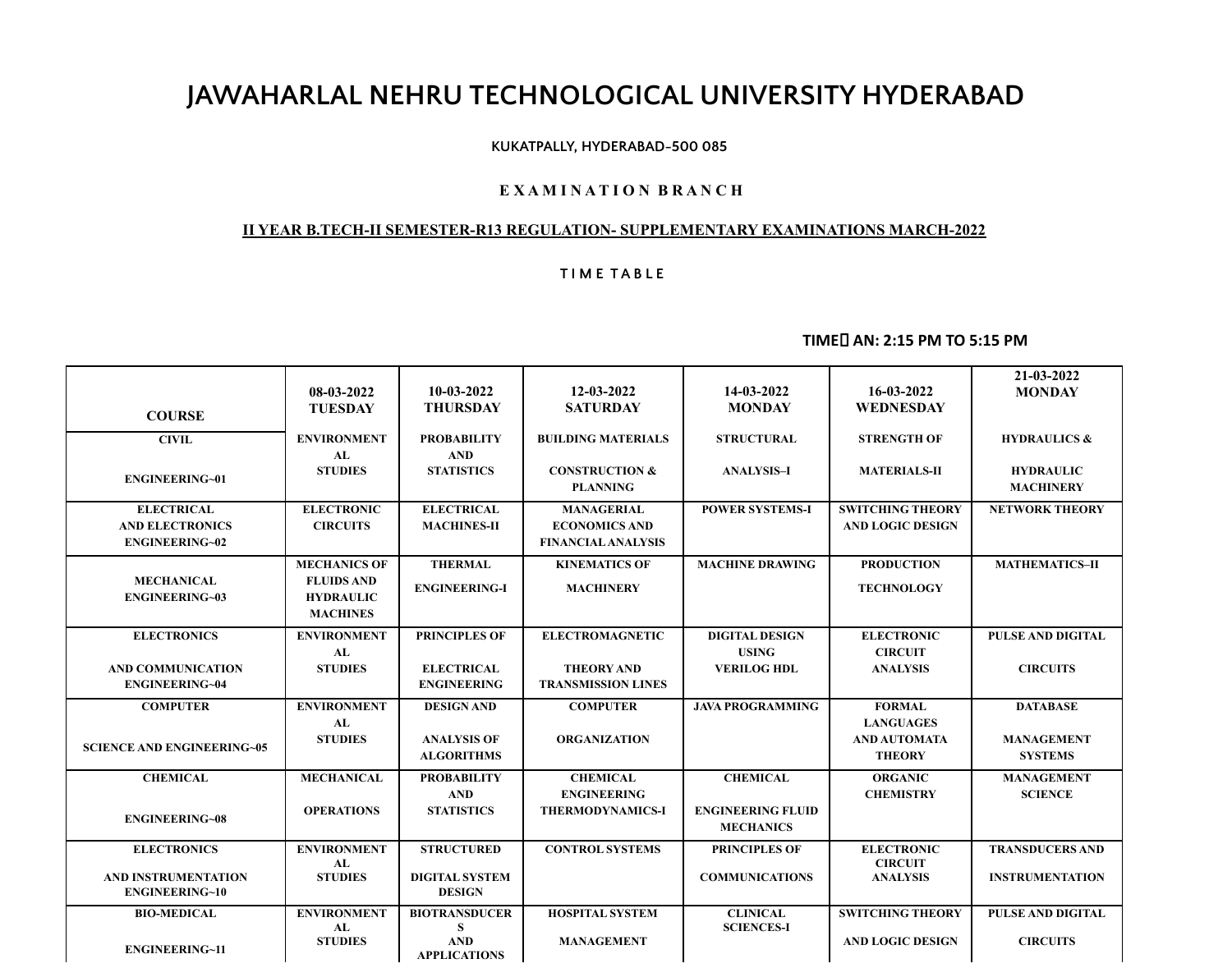| <b>INFORMATION</b>                             | <b>ENVIRONMENT</b><br>AL | <b>PRINCIPLES OF</b>                        | <b>DATA COMMUNICATION</b>                      | <b>JAVA PROGRAMMING</b> | <b>DESIGN AND</b><br><b>ANALYSIS</b> | <b>DATABASE</b>                     |
|------------------------------------------------|--------------------------|---------------------------------------------|------------------------------------------------|-------------------------|--------------------------------------|-------------------------------------|
| TECHNOLOGY~12                                  | <b>STUDIES</b>           | <b>PROGRAMMING</b><br><b>LANGUAGES</b>      |                                                |                         | <b>OF ALGORITHMS</b>                 | <b>MANAGEMENT</b><br><b>SYSTEMS</b> |
| <b>MECHANICAL</b>                              | <b>ENVIRONMENT</b><br>AL | <b>FLUID</b>                                | <b>KINEMATICS OF</b>                           | <b>MACHINE DRAWING</b>  | <b>PRODUCTION</b>                    | <b>MATHEMATICS-II</b>               |
| <b>ENGINEERING</b><br>-MECHATRONICS~14         | <b>STUDIES</b>           | <b>MECHANICSAND</b><br><b>HEAT TRANSFER</b> | <b>MACHINERY</b>                               |                         | <b>TECHNOLOGY</b>                    |                                     |
| <b>ELECTRONICS</b>                             | <b>ENVIRONMENT</b><br>AL | <b>PRINCIPLES OF</b>                        | <b>ELECTROMAGNETIC</b>                         | <b>ANALOG</b>           | <b>ELECTRONIC</b><br><b>CIRCUIT</b>  | PULSE AND DIGITAL                   |
| <b>AND TELEMATICS</b><br><b>ENGINEERING~17</b> | <b>STUDIES</b>           | <b>ELECTRICAL</b><br><b>ENGINEERING</b>     | <b>THEORY AND</b><br><b>TRANSMISSION LINES</b> | <b>COMMUNICATIONS</b>   | <b>ANALYSIS</b>                      | <b>CIRCUITS</b>                     |

**DATE: 22-02-2022**

**Sd/- CONTROLLER OF EXAMINATIONS**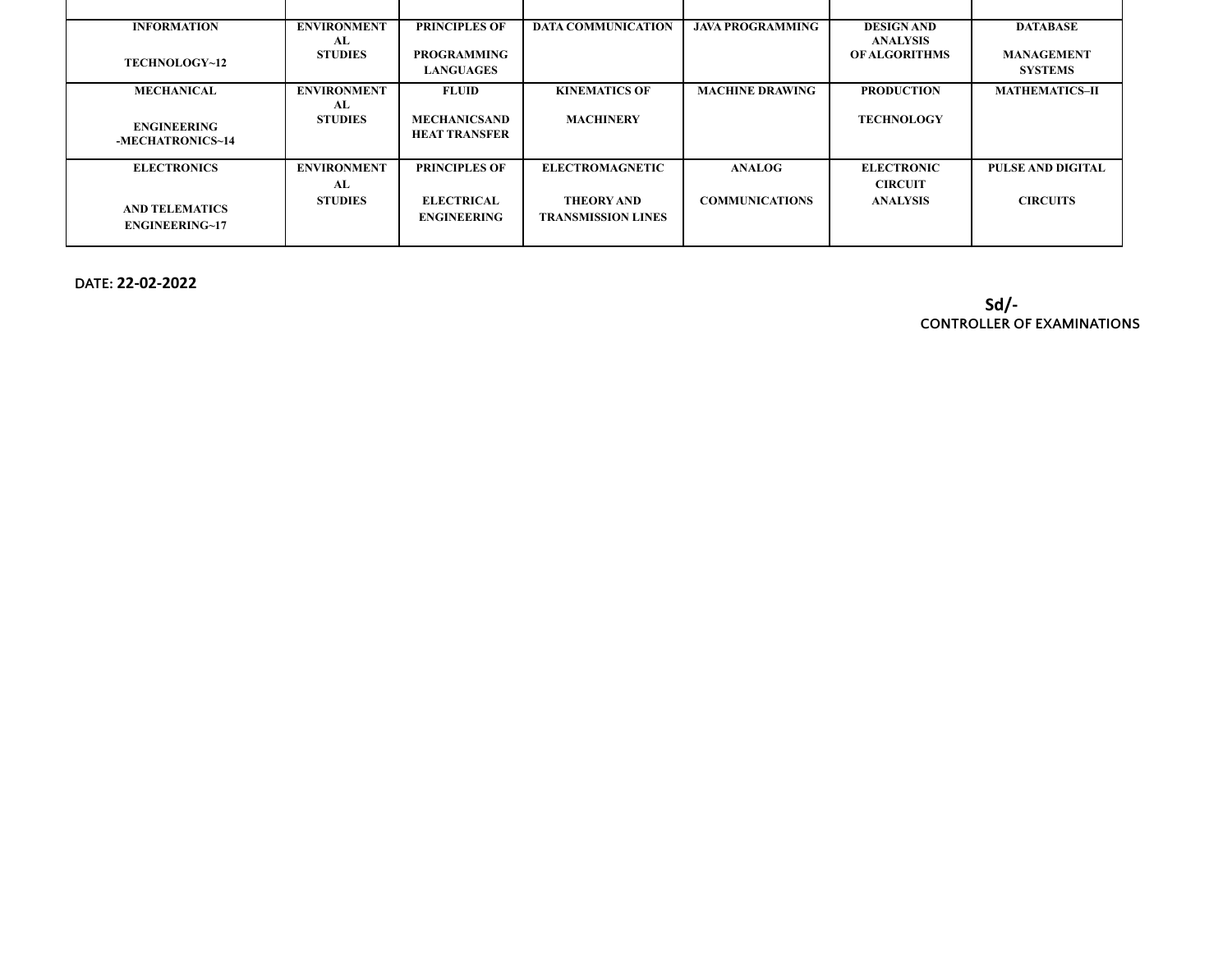# **JAWAHARLAL NEHRU TECHNOLOGICAL UNIVERSITY HYDERABAD**

## **KUKATPALLY, HYDERABAD-500 085**

### **E X A M I N A T I O N B R A N C H**

### **II YEAR B.TECH-II SEMESTER-R13 REGULATION- SUPPLEMENTARY EXAMINATIONS MARCH-2022**

### **T I M E T A B L E**

# **TIME AN: 2:15 PM TO 5:15 PM**

| <b>COURSE</b>                      | 08-03-2022            | $10-03-2022$           | 12-03-2022                 | 14-03-2022              | 16-03-2022            | 21-03-2022                  |
|------------------------------------|-----------------------|------------------------|----------------------------|-------------------------|-----------------------|-----------------------------|
|                                    | <b>TUESDAY</b>        | <b>THURSDAY</b>        | <b>SATURDAY</b>            | <b>MONDAY</b>           | <b>WEDNESDAY</b>      | <b>MONDAY</b>               |
| <b>METALLURGICAL</b>               | <b>ENVIRONMENTAL</b>  | <b>MATHEMATICS-III</b> | <b>MECHANICS OF FLUIDS</b> | <b>FUELS FURNACES</b>   | <b>METALLURGICAL</b>  | <b>MINERAL</b>              |
|                                    |                       |                        |                            | <b>AND</b>              |                       | <b>PROCESSING</b>           |
|                                    | <b>STUDIES</b>        |                        |                            | <b>REFRACTORIES</b>     | <b>THERMODYNAMICS</b> |                             |
| <b>AND MATERIALS</b>               |                       |                        |                            |                         |                       |                             |
| <b>ENGINEERING~18</b>              |                       |                        |                            |                         |                       |                             |
| <b>ELECTRONICS</b>                 | <b>ENVIRONMENTAL</b>  | <b>STRUCTURED</b>      | <b>COMPUTER</b>            | <b>OPERATING</b>        | <b>ELECTRONIC</b>     | <b>WEB TECHNOLOGIES</b>     |
|                                    |                       |                        |                            | <b>SYSTEMS</b>          | <b>CIRCUIT</b>        |                             |
|                                    | <b>STUDIES</b>        | <b>DIGITAL SYSTEM</b>  | <b>ORGANIZATION</b>        |                         | <b>ANALYSIS</b>       |                             |
| <b>AND COMPUTER</b>                |                       | <b>DESIGN</b>          |                            |                         |                       |                             |
| <b>ENGINEERING~19</b>              |                       |                        |                            |                         |                       |                             |
|                                    |                       |                        |                            |                         |                       |                             |
|                                    | <b>MECHANICS OF</b>   | <b>WELDING</b>         | <b>KINEMATICS OF</b>       | <b>MACHINE DRAWING</b>  | <b>FOUNDRY</b>        | <b>MATHEMATICS-II</b>       |
| <b>MECHANICAL</b>                  | <b>FLUIDS AND</b>     | <b>TECHNOLOGY</b>      | <b>MACHINERY</b>           |                         | <b>TECHNOLOGY</b>     |                             |
| <b>ENGINEERING - PRODUCTION~20</b> | <b>HYDRAULIC</b>      |                        |                            |                         |                       |                             |
|                                    | <b>MACHINES</b>       |                        |                            |                         |                       |                             |
| <b>AERONAUTICAL</b>                | <b>ELECTRICAL AND</b> | <b>AERODYNAMICS-I</b>  | <b>AEROSPACE VEHICLE</b>   | <b>AIRCRAFT</b>         | <b>FLIGHT</b>         | <b>INTRODUCTION TO</b>      |
|                                    |                       |                        |                            |                         | <b>MECHANICS-I</b>    |                             |
|                                    | <b>ELECTRONICS</b>    |                        | <b>STRUCTURES-I</b>        | <b>PRODUCTION</b>       |                       | <b>SPACE TECHNOLOGY</b>     |
| <b>ENGINEERING~21</b>              | <b>ENGINEERING</b>    |                        |                            | <b>TECHNOLOGY</b>       |                       |                             |
|                                    |                       |                        |                            |                         |                       |                             |
| <b>INSTRUMENTATION</b>             | <b>ENVIRONMENTAL</b>  | <b>STRUCTURED</b>      | <b>CONTROL SYSTEMS</b>     | <b>PRINCIPLES OF</b>    | <b>ELECTRONIC</b>     | <b>SENSORS &amp; SIGNAL</b> |
|                                    |                       |                        |                            |                         | <b>CIRCUIT</b>        |                             |
| <b>AND CONTROL ENGINEERING~22</b>  | <b>STUDIES</b>        | <b>DIGITAL SYSTEM</b>  |                            | <b>COMMUNICATIONS</b>   | <b>ANALYSIS</b>       | <b>CONDITIONING</b>         |
|                                    |                       | <b>DESIGN</b>          |                            |                         |                       |                             |
|                                    | <b>ENVIRONMENTAL</b>  | <b>IMMUNOLOGY</b>      | <b>HEAT TRANSFER</b>       | <b>ANALYTICAL</b>       | <b>MOLECULAR</b>      | <b>THERMODYNAMICS</b>       |
|                                    |                       |                        |                            | <b>METHODS</b>          | <b>BIOLOGY</b>        |                             |
| <b>BIO-TECHNOLOGY~23</b>           | <b>STUDIES</b>        |                        | <b>OPERATIONS</b>          | <b>IN BIOTECHNOLOGY</b> | & GENETICS            | <b>FOR</b>                  |
|                                    |                       |                        |                            |                         |                       | <b>BIOTECHNOLOGISTS</b>     |
|                                    |                       |                        |                            |                         |                       |                             |
| <b>AUTOMOBILE</b>                  | <b>ENVIRONMENTAL</b>  | <b>THERMAL</b>         | <b>KINEMATICS OF</b>       | <b>MACHINE DRAWING</b>  | <b>PRODUCTION</b>     | <b>AUTOMOTIVE</b>           |
|                                    | <b>STUDIES</b>        | <b>ENGINEERING-I</b>   | <b>MACHINERY</b>           |                         | <b>TECHNOLOGY</b>     | <b>ENGINES</b>              |
| <b>ENGINEERING~24</b>              |                       |                        |                            |                         |                       |                             |
|                                    |                       |                        |                            |                         |                       |                             |
|                                    | <b>MECHANICS OF</b>   | <b>DRILLING AND</b>    | <b>MECHANICS OF SOLIDS</b> | <b>MACHINE DRAWING</b>  | <b>MINING GEOLOGY</b> | <b>MATHEMATICS-II</b>       |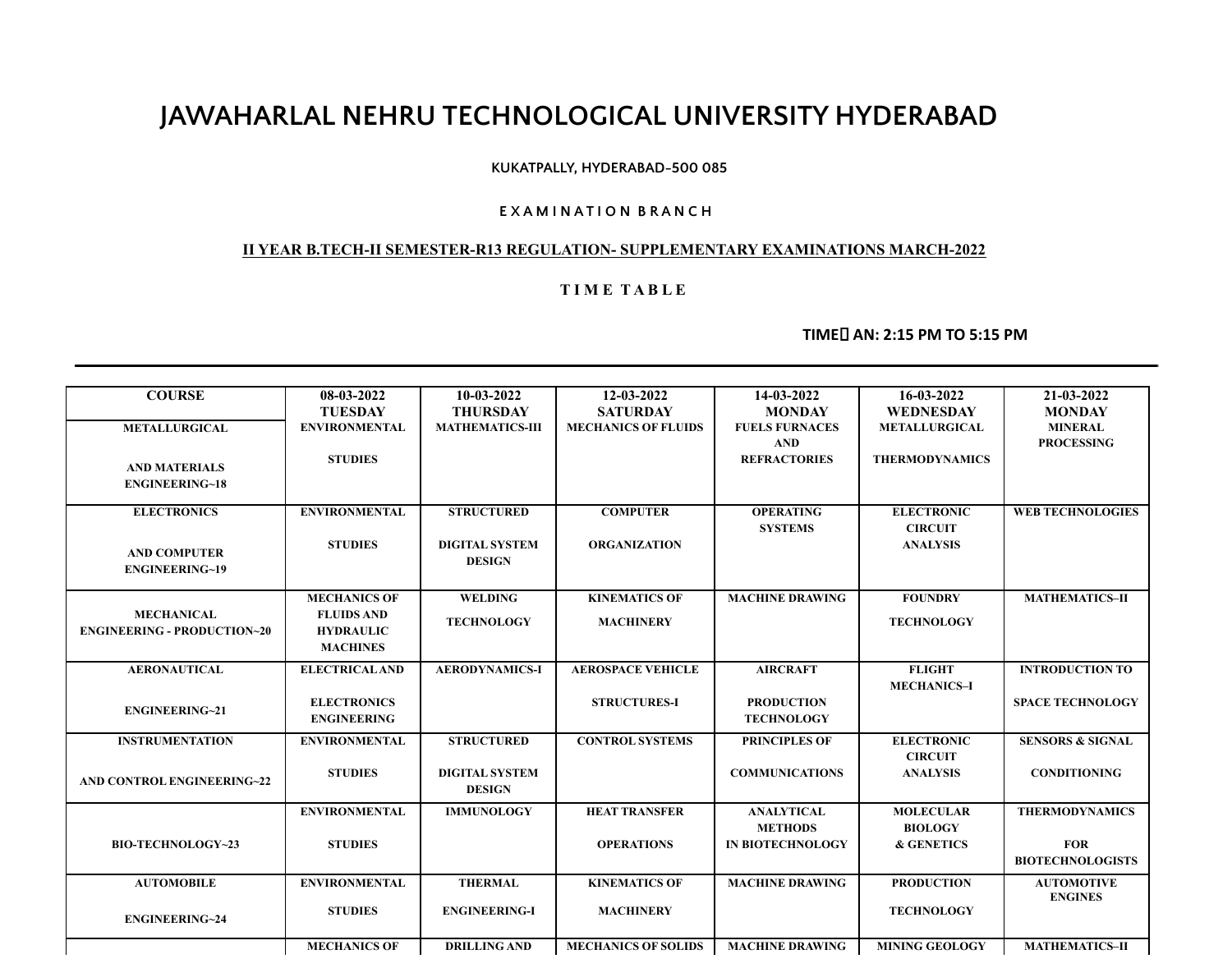| <b>MINING</b><br><b>ENGINEERING~25</b> | <b>FLUIDS AND</b><br><b>HYDRAULIC</b><br><b>MACHINES</b>                        | BLASTING                                                      |                                                                        | AND COMPUTER<br><b>AIDED</b><br><b>GRAPHICS</b>                                  |                                              |                                    |
|----------------------------------------|---------------------------------------------------------------------------------|---------------------------------------------------------------|------------------------------------------------------------------------|----------------------------------------------------------------------------------|----------------------------------------------|------------------------------------|
| MINING<br>MACHINERY~26                 | <b>MECHANICS OF</b><br><b>FLUIDS AND</b><br><b>HYDRAULIC</b><br><b>MACHINES</b> | <b>MINING METHODS</b><br><b>AND UNIT</b><br><b>OPERATIONS</b> | <b>KINEMATICS OF</b><br><b>MACHINERY</b>                               | <b>MACHINE DRAWING</b><br><b>AND COMPUTER</b><br><b>AIDED</b><br><b>GRAPHICS</b> | <b>IC ENGINES AND GAS</b><br><b>TURBINES</b> | <b>MATHEMATICS-II</b>              |
| PETROLEUM~27                           | <b>ENVIRONMENTAL</b><br><b>STUDIES</b>                                          | <b>MATHEMATICS-III</b>                                        | <b>MANAGERIAL</b><br><b>ECONOMICS AND</b><br><b>FINANCIAL ANALYSIS</b> | <b>CHEMICAL</b><br><b>ENGINEERING FLUID</b><br><b>MECHANICS</b>                  | <b>PROCESS HEAT</b><br><b>TRANSFER</b>       | <b>PETROLEUM</b><br><b>GEOLOGY</b> |

**DATE: 22-02-2022**

**Sd/-**

**CONTROLLER OF EXAMINATIONS**